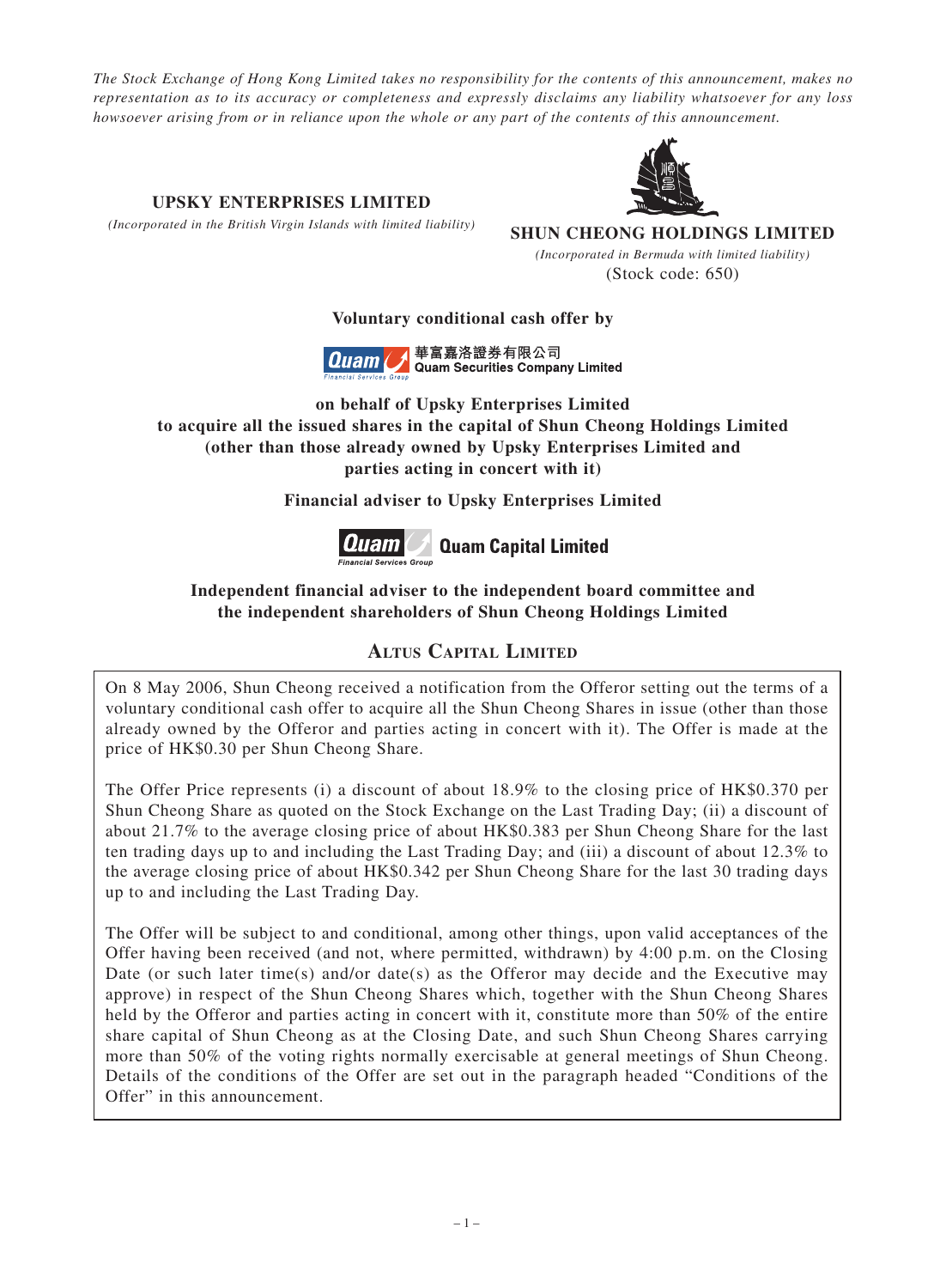Quam Capital Limited has been appointed as the financial adviser to the Offeror. The Composite Document which will set out the terms and other details of the Offer, together with the acceptance and transfer forms, will be despatched to the Shun Cheong Shareholders within 21 days from the date of this announcement. An independent board committee comprising the two independent non-executive Shun Cheong Directors has been established by the Shun Cheong Board to advise the Shun Cheong Independent Shareholders in respect of the terms of the Offer. Altus Capital Limited has been appointed by the Shun Cheong Board as the independent financial adviser to advise the independent board committee and the Shun Cheong Independent Shareholders. Such appointment has been approved by the independent board committee of Shun Cheong, which comprises the two independent non-executive Shun Cheong Directors. The respective letters of advice from the independent board committee of Shun Cheong and Altus Capital Limited will also be included in the Composite Document.

Trading in the Shun Cheong Shares on the Stock Exchange was suspended at the request of Shun Cheong with effect from 9:30 a.m. on 9 May 2006 pending release of this announcement. Application has been made by Shun Cheong for the resumption of trading in the Shun Cheong Shares with effect from 9:30 a.m. on 17 May 2006.

**Shun Cheong Shareholders and investors should note that the Offer is subject to certain conditions which may or may not be fulfilled. Therefore, the Offer may or may not become unconditional. Shun Cheong Shareholders and investors should therefore exercise caution when dealing in the Shun Cheong Shares.**

#### **INTRODUCTION**

On 8 May 2006, Shun Cheong received a notification from the Offeror setting out the terms of a voluntary conditional cash offer to acquire all the Shun Cheong Shares in issue (other than those already owned by the Offeror and parties acting in concert with it). The Offer is made at the price of HK\$0.30 per Shun Cheong Share.

The Offer will be subject to and conditional, among other things, upon valid acceptances of the Offer having been received (and not, where permitted, withdrawn) by 4:00 p.m. on the Closing Date (or such later time(s) and/or date(s) as the Offeror may decide and the Executive may approve) in respect of the Shun Cheong Shares which, together with the Shun Cheong Shares held by the Offeror and parties acting in concert with it, constitute more than 50% of the entire issued share capital of Shun Cheong as at the Closing Date, and such Shun Cheong Shares carrying more than 50% of the voting rights normally exercisable at general meetings of Shun Cheong. Details of the conditions of the Offer are set out in the paragraph headed "Conditions of the Offer" below.

# **THE OFFER**

#### **The Offer Price**

The Offeror, through Quam Securities Company Limited, proposes to acquire all the Shun Cheong Shares in issue (other than those already owned by the Offeror and parties acting in concert with it) on the following basis:

For each Shun Cheong Share . . . . . . . . . . . . . . . . . . . . . . . . . . . . . . . . . . . . . . . . . . . HK\$0.30 in cash

Shun Cheong currently has no options, warrants or other securities that carry a right to subscribe for or which are convertible into Shun Cheong Shares. As at the date of this announcement, there is no arrangement (whether by way of option, indemnity or otherwise) in relation to the shares of the Offeror and the Shun Cheong Shares which might be material to the Offer.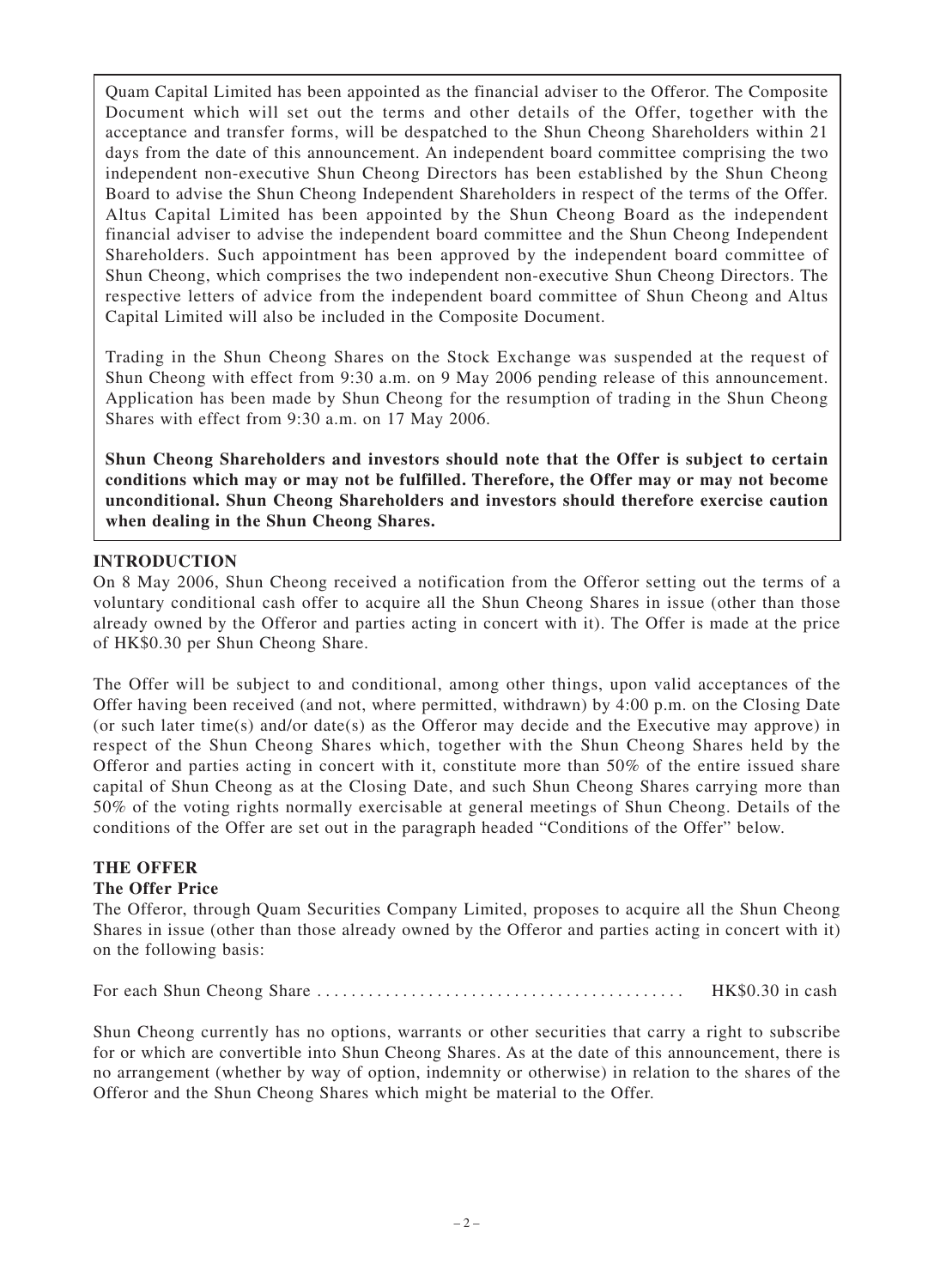#### **Comparisons of value**

Shun Cheong recorded an audited consolidated loss attributable to Shun Cheong Shareholders of about HK\$33,729,000 for the year ended 31 March 2005 compared to an audited consolidated profit attributable to Shun Cheong Shareholders of about HK\$1,805,000 for the year ended 31 March 2004.

The highest and lowest closing price at which Shun Cheong Shares were traded on the Stock Exchange in the six months period immediately prior to the Last Trading Day was HK\$0.450 on 7 March 2006 and HK\$0.280 on from 4 to 5 January and from 11 January to 16 January 2006, respectively.

The Offer Price was arrived with reference to the consideration of the Acquisition Shares and represents:

- (i) a discount of about 18.9% over the closing price of HK\$0.370 per Shun Cheong Share as quoted on the Stock Exchange on the Last Trading Day;
- (ii) a discount of about 21.7% over the average closing price of about HK\$0.383 per Shun Cheong Share for the last ten trading days up to and including the Last Trading Day;
- (iii)a discount of about 12.3% over the average closing price of about HK\$0.342 per Shun Cheong Share for the last 30 trading days up to and including the Last Trading Day;
- (iv) a discount of about 10.4% over the average closing price of about HK\$0.335 per Shun Cheong Share for the three months up to and including the Last Trading Day;
- (v) a discount of about 5.7% over the average closing price of about HK\$0.318 per Shun Cheong Share for the six months up to and including the Last Trading Day; and
- (vi) a discount of about 34.9% over the unaudited pro forma net tangible asset value per Shun Cheong Share of about HK\$0.461 as at 30 September 2005 (based on the unaudited pro forma net tangible assets attributable to Shun Cheong Shareholders of about HK\$53,406,000 as set out in the Shun Cheong Disposal Circular and 115,930,400 Shun Cheong Shares in issue).

#### **Total consideration**

As at the date of this announcement, there are a total of 115,930,400 Shun Cheong Shares in issue. Based on the Offer Price of HK\$0.30 per Shun Cheong Share, the entire issued share capital of Shun Cheong is valued at about HK\$34.8 million. The consideration payable by the Offeror pursuant to the Offer, if the Offer is accepted in full, is about HK\$25.2 million.

Quam Capital Limited is satisfied that sufficient financial resources are available to the Offeror to meet full acceptance of the Offer. The Offer will be financed by the personal financial resources of Mr. Mo, who owns the entire issued share capital of the Offeror.

#### **Terms of the Offer**

Under the terms of the Offer, Shun Cheong Shares will be acquired with all rights attached thereto as at the date on which the Offer is made, i.e. the date of posting of the Composite Document, or subsequently becoming attached thereto and free of all rights of pre-emption, options, liens, claims, equities, charges, encumbrances and third party rights.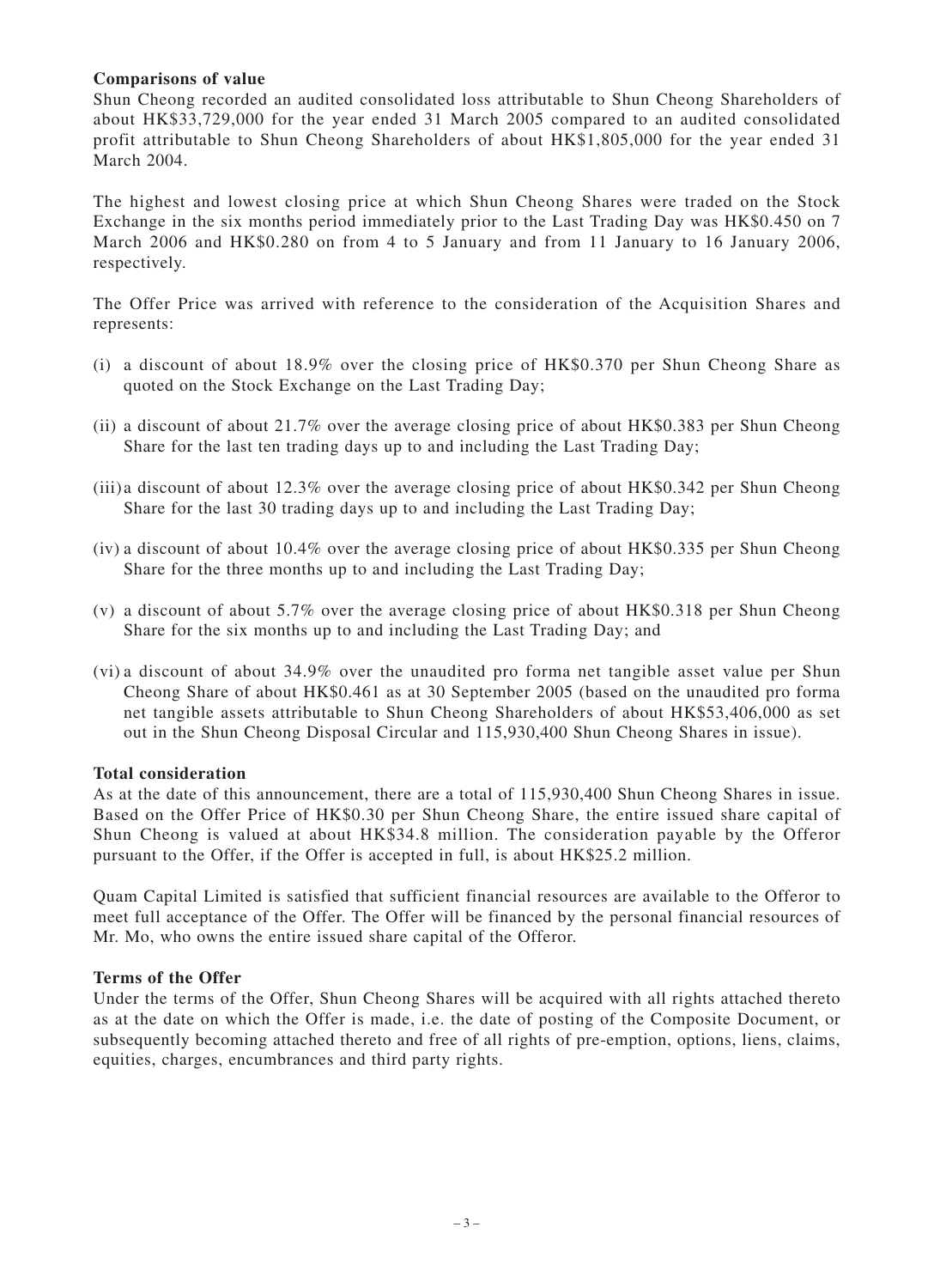#### **Conditions of the Offer**

The Offer will be conditional upon:

- (i) Shun Cheong Shares remaining listed and traded on the Stock Exchange up to the Closing Date (or, if earlier, the Unconditional Date) save for any temporary suspension of trading of the Shun Cheong Shares as a result of the Offer and no indication being received on or before the Closing Date (or, if earlier, the Unconditional Date) from the SFC and/or the Stock Exchange to the effect that the listing of the Shun Cheong Shares on the Stock Exchange is or is likely to be withdrawn;
- (ii) no relevant government, governmental, quasi-governmental, statutory or regulatory body, court or agency having taken or instituted any action, proceedings, suit, investigation or enquiry or enacted or made or proposed and there not continuing to be outstanding any statute, regulation or order that would or is likely to make the Offer or any part of it or the acquisition of any of the Shun Cheong Shares by the Offeror void, unenforceable or illegal or restrict or prohibit the implementation of, or impose any additional material conditions or obligations with respect to, the Offer or any part of it or the acquisition of any of the Shun Cheong Shares; and
- (iii)valid acceptance of the Offer having been received (and not, where permitted, withdrawn) by 4:00 p.m. on the Closing Date (or such later time(s) and/or date(s) as the Offeror may decide and the Executive may approve) in respect of the Shun Cheong Shares, which together with the Shun Cheong Shares held by the Offeror and persons acting in concert with it constitute more than 50% of the entire issued share capital of Shun Cheong as at the Closing Date, and such Shun Cheong Shares carrying more than 50% of the voting rights normally exercisable at general meetings of Shun Cheong. In accordance with the bye-laws of Shun Cheong, all Shun Cheong Shares carry the same voting rights.

In addition to the above conditions, the Offer shall also be subject to the terms that acceptance of the Offer by any person will constitute a warranty by such person or persons to the Offeror that the Shun Cheong Shares acquired under the Offer are sold by such person or persons free from all third party rights, liens, charges, equities, adverse interests and encumbrances whatsoever and together with all rights attaching thereto as at the date on which the Offer is made or subsequently becoming attached to them, including (as appropriate) the right to receive all dividends and distributions declared, made or paid on or after the date on which the Offer is made.

The Offer will lapse if the conditions are not fulfilled (or if applicable, save for condition (iii), waived by the Offeror in its sole discretion) on or before the Closing Date or such later date as the Offeror may agree and, if required by the Takeovers Code, the Executive may approve. Except with the consent of the Executive, all conditions must be fulfilled or the Offer must lapse within 21 days of the Closing Date or of the date on which condition (iii) becomes unconditional, whichever is the later and in any event, except with the consent of the Executive, condition (iii) may not become or be declared unconditional after 7:00 p.m. on the 60th day after the posting of the Composite Document.

There are no agreements or arrangements to which the Offeror is party which relate to the circumstances in which it may or may not invoke or seek to invoke a pre-condition or a condition to the Offer.

#### **Payment**

Payment in cash in respect of acceptances of the Offer (less the relevant stamp duty) will be made within ten days on which the relevant documents of title are received by the Offeror to render each such acceptance complete and valid or of the Unconditional Date, whichever is the later.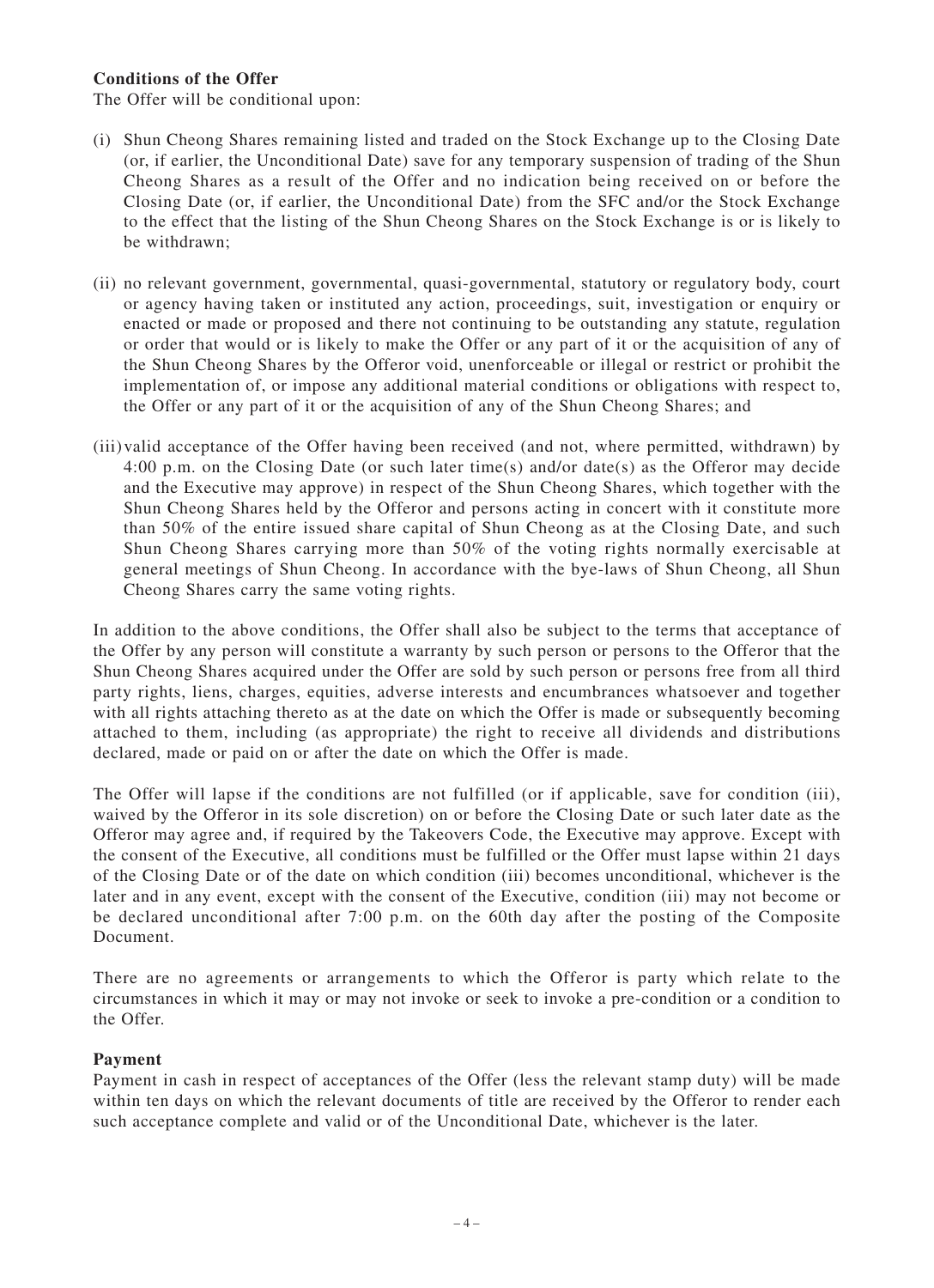#### **Stamp duty**

Sellers' ad valorem stamp duty in connection with the acceptance of the Offer for the Shun Cheong Shares registered on Shun Cheong's Hong Kong branch share registrar is HK\$1.00 for every HK\$1,000 or part thereof of the consideration payable by the Offeror for such acceptance and will be deducted from the cash amount payable to those Shun Cheong Shareholders who accept the Offer. The Offeror will pay the buyer's ad valorem stamp duty on its own behalf and the seller's ad valorem stamp duty on behalf of those Shun Cheong Shareholders who accept the Offer.

### **INFORMATION OF THE SHUN CHEONG GROUP**

Shun Cheong was incorporated in Bermuda with limited liability and its shares are listed on the Stock Exchange. It is principally engaged in the provision of building related maintenance services, including general building maintenance and the maintenance of the electrical equipment, water pump and fire services equipment, air conditioning systems and plumbing and drainage systems in new buildings.

The current shareholding structure of Shun Cheong is summarised as follows:

|                                                   | <b>Number of Shun</b><br><b>Cheong Shares</b> | Approximate<br>percentage |
|---------------------------------------------------|-----------------------------------------------|---------------------------|
| The Offeror and parties acting in concert with it | 32,000,000                                    | 27.60                     |
| Mr. Chan Yuen Keung, Zuric (Note)                 | 2,500,000                                     | 2.16                      |
| Mr. Hong Yiu (Note)                               | 6,805,000                                     | 5.87                      |
| Mr. Au Yu Fai, Patrick (Note)                     | 88,500                                        | 0.08                      |
| Public                                            | 74,536,900                                    | 64.29                     |
| Total                                             | 115,930,400                                   | 100.00                    |

*Note:* Mr. Chan Yuen Keung, Zuric, Mr. Hong Yiu and Mr. Au Yu Fai, Patrick are Shun Cheong Directors.

Save for the 115,930,400 Shun Cheong Shares in issue, Shun Cheong does not have any other securities in issue as at the date of this announcement. As at the date of this announcement, none of the Offeror and parties acting in concert with it has received any irrevocable commitment from other Shun Cheong Shareholders to accept the Offer.

Based on the annual report of Shun Cheong for the year ended 31 March 2005, the consolidated results of the Shun Cheong Group for the two years ended 31 March 2005 were as follows:

|                                                            | <b>Year ended 31 March</b> |          |
|------------------------------------------------------------|----------------------------|----------|
|                                                            | 2005                       | 2004     |
|                                                            | <b>HK\$'000</b>            | HK\$'000 |
| Turnover                                                   | 550,031                    | 734,189  |
| Profit/(loss) before tax                                   | (33,826)                   | 15,650   |
| Profit/(loss) before minority interests                    | (34, 567)                  | 11,232   |
| Profit/(loss) attributable to the Shun Cheong Shareholders | (33, 729)                  | 1,805    |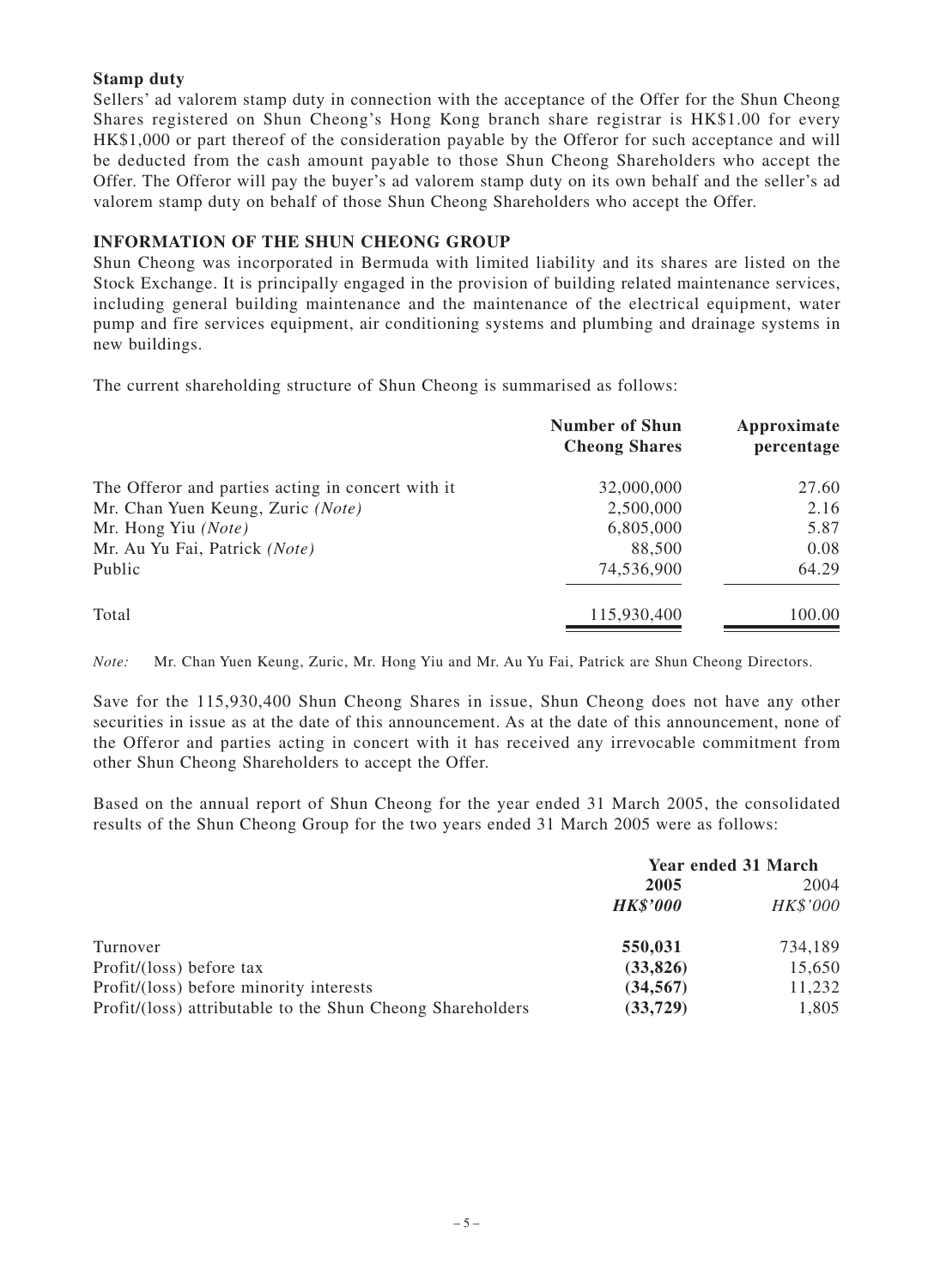Based on the Shun Cheong Disposal Circular, the consolidated assets and liabilities of the Shun Cheong Group as at 31 March 2005 and the unaudited pro forma consolidated assets and liabilities of the Shun Cheong Group as at 30 September 2005 were as follows:

|                         | 30 September 2005<br>(Unaudited<br>pro forma)<br>HK\$'000 | 31 March 2005<br>(Audited and<br>restated)<br>HK\$'000 |
|-------------------------|-----------------------------------------------------------|--------------------------------------------------------|
| Non-current assets      | 18,338                                                    | 22,107                                                 |
| Current assets          | 117,146                                                   | 329,002                                                |
| Current liabilities     | 81,294                                                    | 259,552                                                |
| Non-current liabilities |                                                           | 6,926                                                  |
| Minority interests      | 784                                                       | 18,217                                                 |
| Net tangible assets     | 53,406                                                    | 66,414                                                 |

#### **INFORMATION OF THE OFFEROR**

The Offeror is a company incorporated in the British Virgin Islands on 8 December 2005 and is wholly and beneficially owned by Mr. Mo. As at the date of this announcement, the Offeror and parties acting in concert with it together beneficially own 32,000,000 Shun Cheong Shares, representing about 27.6% of the issued share capital of Shun Cheong. Save for the purchase of the Acquisition Shares on 12 April 2006, there have been no other dealings in the Shun Cheong Shares by the Offeror or parties acting in concert with it in the six-month period prior to the date of this announcement.

The directors of the Offeror are Mr. Mo and Ms. Cao, the wife of Mr. Mo. Mr. Mo is a director and chief executive officer of a wholly foreign owned company conducting business in the PRC. He has over ten years of experience in the provision of online information and analysis on the trading, leasing, financing and valuation of real estate properties. Mr. Mo holds a bachelor's degree in mechanical engineering from South China University of Technology, the PRC, a master's degree in engineering from Tsinghua University, the PRC and a degree of master of Arts from Indiana University, the United States of America. Mr. Mo is also an independent non-executive director of Chinney Alliance Group Limited, a company incorporated in Bermuda with limited liability and the shares of which are listed on the Main Board of the Stock Exchange.

Ms. Cao has ten years of experience in architecting large-scale enterprise software, project management and leading development from various companies in the United States of America. She holds a bachelor's degree in automation engineering from Tsinghua University, the PRC and a master's degree in engineering from Wright State University, the United States of America.

Both Mr. Mo and Ms. Cao are Shun Cheong Directors.

#### **REASONS FOR THE OFFER**

The Shun Cheong Group is principally engaged in the provision of building related maintenance services. The directors of the Offeror consider that as the construction sector gradually picks up the growing trend of the property development sector and the general market sentiments in Hong Kong, they are interested in investing in Hong Kong's construction and building maintenance industry and are optimistic about the prospects of the Shun Cheong Group.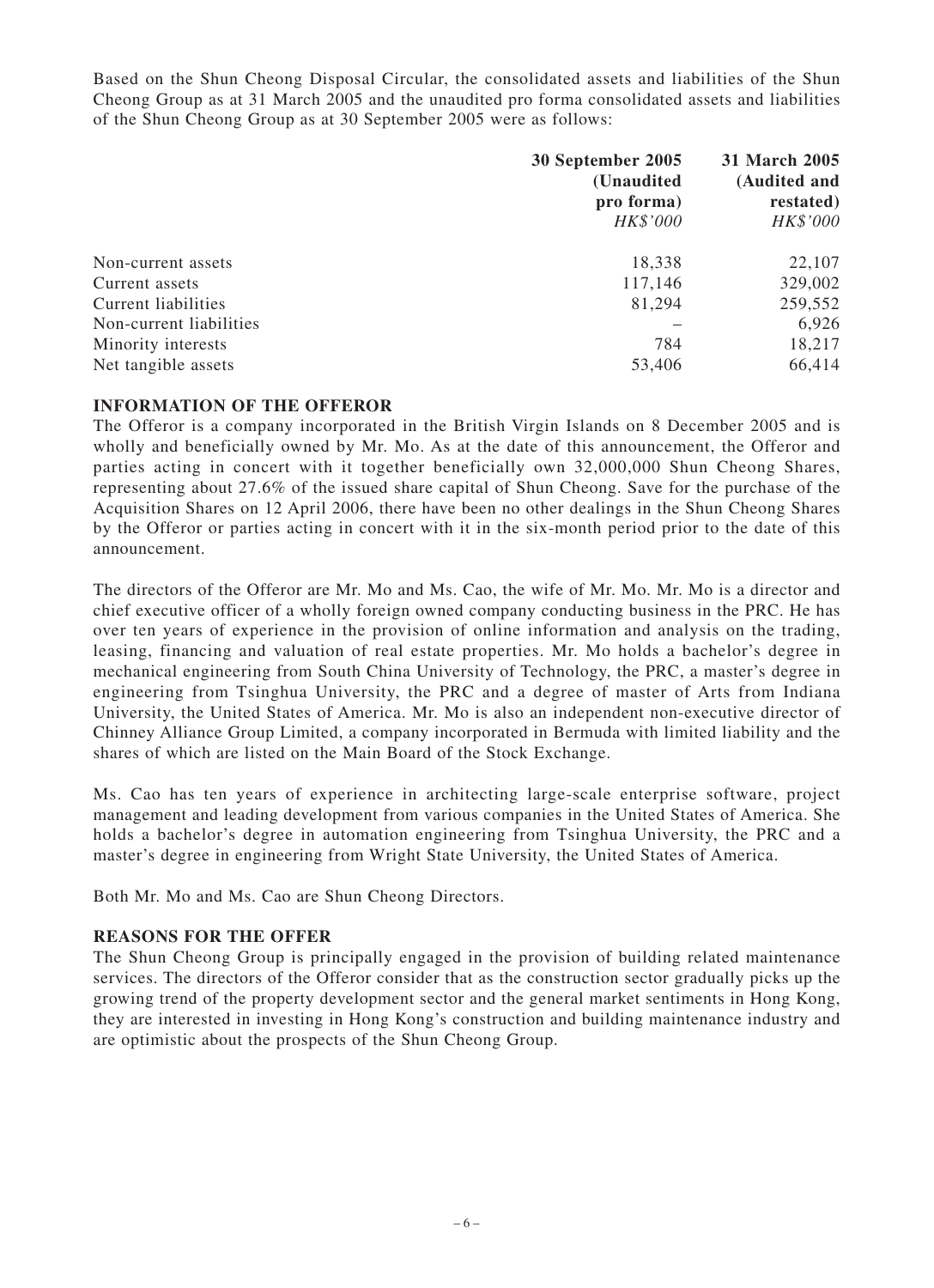# **OFFEROR'S INTENTION IN RELATION TO SHUN CHEONG Intention regarding Shun Cheong's business**

It is the intention of the Offeror that Shun Cheong, if the Offer is completed, will continue to carry on its existing business and that Shun Cheong's listing on the Stock Exchange will be maintained after the closing of the Offer. The directors of the Offeror will conduct a review of the financial position, operations and management of the Shun Cheong Group with a view to determining the strategy of the Shun Cheong Group's business activities after the close of the Offer. A further announcement will be made to update the public, in accordance with the Listing Rules, if required. The Offeror has undertaken to the Stock Exchange that it will procure that each of the new directors to be nominated to the Shun Cheong Board will undertake to the Stock Exchange that, following their appointment, appropriate steps will be taken to ensure that not less than 25% of the Shun Cheong Shares will be held by the public.

**The Stock Exchange has stated that if, at the closing of the Offer, less than 25% of the Shun Cheong Shares are held by the public or if the Stock Exchange believes that:**

- **a false market exists or may exist in the trading of the Shun Cheong Shares; or**
- **there are insufficient Shun Cheong Shares in public hands to maintain an orderly market,**

**then it will consider exercising its discretion to suspend trading in the Shun Cheong Shares until a level of sufficient public float is attained. In this connection, it should be noted that upon completion of the Offer, there may be insufficient public float in the Shun Cheong Shares and therefore, trading in the Shun Cheong Shares may be suspended until a sufficient level of public float is attained.**

If Shun Cheong remains a listed company, the Stock Exchange will also closely monitor all future acquisitions or disposals of assets of Shun Cheong. The Stock Exchange has indicated that it has the discretion to require Shun Cheong to issue an announcement and a circular to its shareholders irrespective of the size of any proposed transactions, particularly when such proposed transactions represent a departure from the principal activities of Shun Cheong. The Stock Exchange also has the power to aggregate a series of acquisitions or disposals of Shun Cheong and any such transactions may result in Shun Cheong being treated as if it were a new listing applicant and subject to the requirements for new applicants as set out in the Listing Rules.

# **DIRECTORS AND MANAGEMENT**

It is the intention of the Offeror to appoint new executive directors to the Shun Cheong Board as soon as practicable after the Unconditional Date to enable it to exercise control of the Shun Cheong Board. There is no agreement between the Offeror and the other existing Shun Cheong Directors with regard to their directorship in Shun Cheong after completion of the Offer. Further details will be set out in the Composite Document.

# **GENERAL**

The availability of the Offer to persons who are not Hong Kong residents may be affected by the applicable laws of the relevant jurisdictions. Persons who are not Hong Kong residents should inform themselves about and observe any applicable requirements in their own jurisdictions.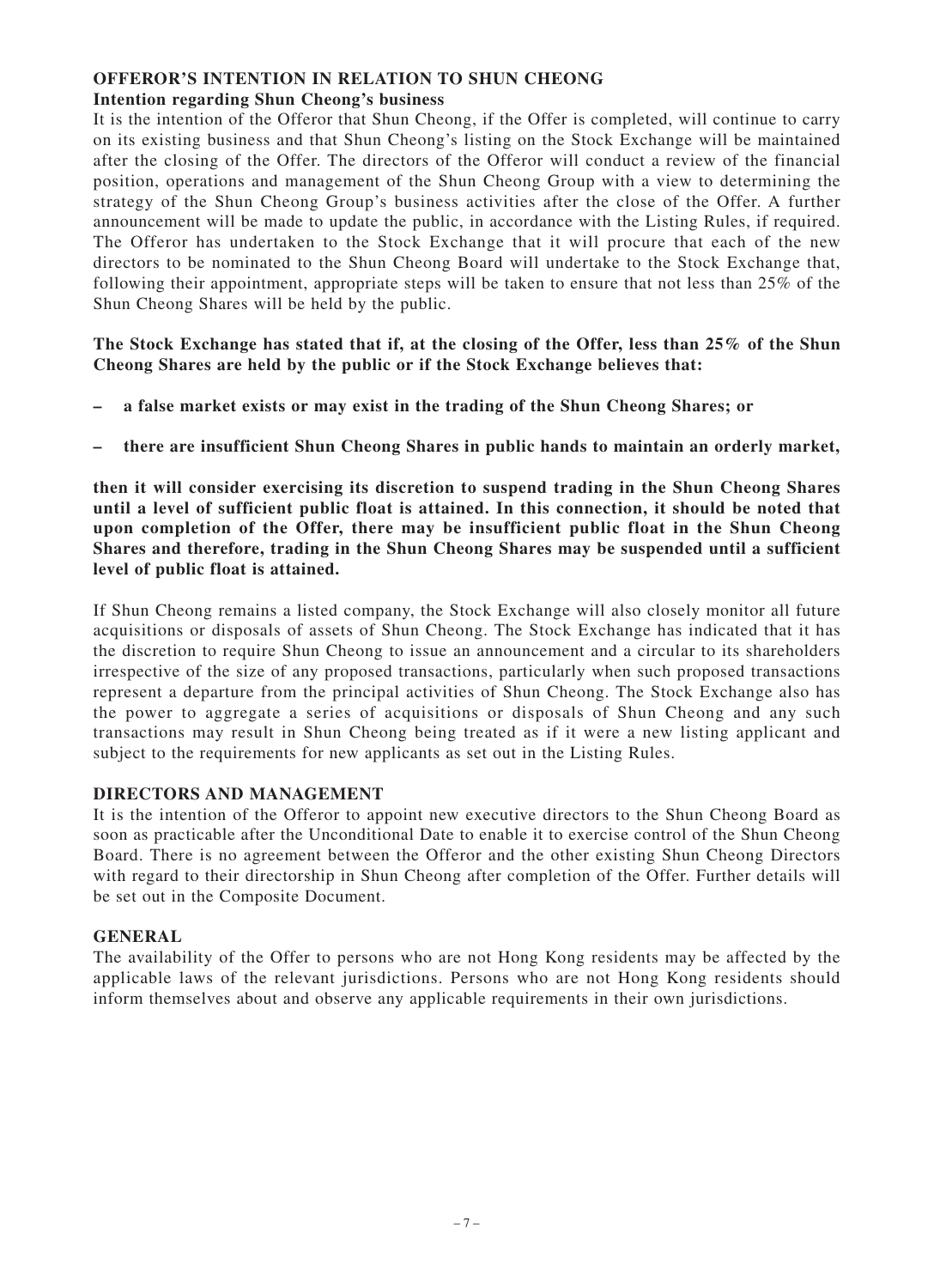Associates of the Offeror and Shun Cheong are reminded to disclose their dealings in the Shun Cheong Shares in accordance with the requirements of the Takeovers Code. Stockbrokers, banks and others who deal in the Shun Cheong Shares on behalf of their clients should also note that they have a general duty to ensure, so far as they are able, that their clients are aware of the disclosure obligations attaching to associates and other persons under Rule 22 of the Takeovers Code and that their clients are willing to comply with them. Principal traders and dealers who deal directly with investors should, in appropriate cases, likewise draw attention to the relevant rules under the Takeovers Code. However, this does not apply when the total value of dealings (excluding stamp duty and commission) in any relevant security undertaken for a client during any seven days period is less than HK\$1 million. This dispensation does not alter the obligation of principals, associates and other persons themselves to initiate disclosure of their own dealings, whatever total value is involved. Intermediates are expected to co-operate with the Executive in its dealings enquiries. Therefore, those who deal in the Shun Cheong Shares should appreciate that stockbrokers and other intermediaries will supply the Executive with relevant information as to those dealings, including identities of clients, as part of that co-operation.

Quam Capital Limited has been appointed as the financial adviser to the Offeror. The Composite Document which will set out the terms and other details of the Offer, together with the acceptance and transfer forms, will be despatched to the Shun Cheong Shareholders within 21 days from the date of this announcement. An independent board committee which comprises the two independent non-executive Shun Cheong Directors has been established by the Shun Cheong Board to advise the Shun Cheong Independent Shareholders in respect of the terms of the Offer. Altus Capital Limited has been appointed by the Shun Cheong Board as the independent financial adviser to advise the independent board committee and the Shun Cheong Independent Shareholders. Such appointment has been approved by the independent board committee of Shun Cheong, which comprises the two independent non-executive Shun Cheong Directors. The respective letters of advice from the independent board committee of Shun Cheong and Altus Capital Limited will also be included in the Composite Document.

Trading in the Shun Cheong Shares on the Stock Exchange was suspended at the request of Shun Cheong with effect from 9:30 a.m. on 9 May 2006 pending release of this announcement. Application has been made by Shun Cheong for the resumption of trading in the Shun Cheong Shares with effect from 9:30 a.m. on 17 May 2006.

**Shun Cheong Shareholders and investors should note that the Offer is subject to certain conditions which may or may not be fulfilled. Therefore, the Offer may or may not become unconditional. Shun Cheong Shareholders and investors should therefore exercise caution when dealing in the Shun Cheong Shares.**

As at the date of this announcement, the Shun Cheong Board comprises eight directors, of which six are executive directors, namely Mr. Chan Yuen Keung, Zuric, Mr. Mo Tian Quan, Ms. Cao Jing, Mr. Hong Yiu, Mr. Yu Sek Kee, Stephen, and Mr. Au Yu Fai, Patrick; and two are independent nonexecutive directors, namely Mr. Ho Hin Kwan, Edmund and Mr. Yu Hon To, David.

#### **DEFINITIONS**

In this announcement, the following expressions have the meanings set out below unless the context requires otherwise.

| "Acquisition Shares" | 32,000,000 Shun Cheong Shares acquired by the Offeror on 12<br>April 2006; |
|----------------------|----------------------------------------------------------------------------|
| "acting in concert"  | has the meaning ascribed thereto in the Takeovers Code;                    |
| "associate"          | has the meaning ascribed thereto in the Takeovers Code;                    |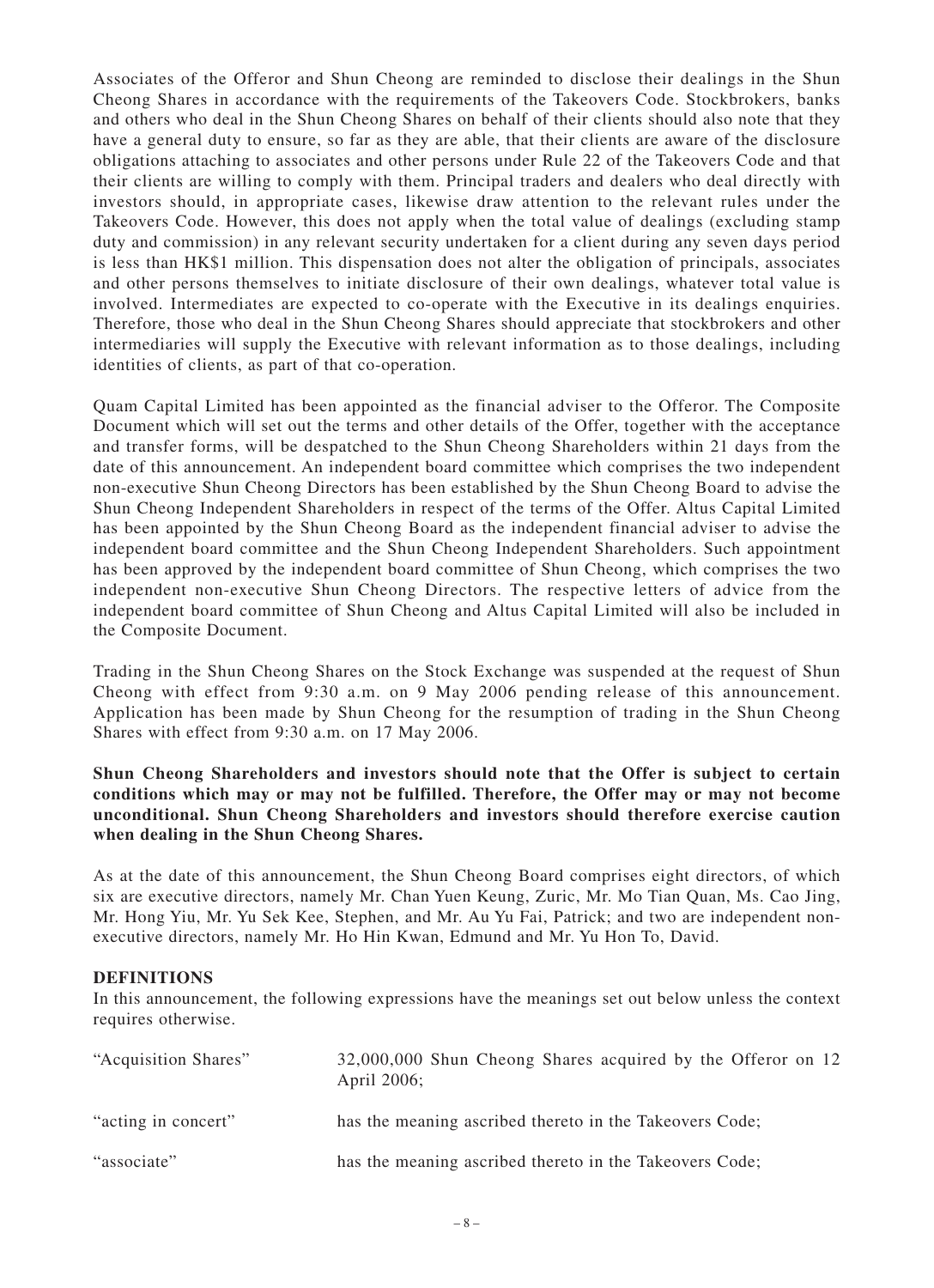| "Closing Date"                      | the first closing date of the Offer, being 21 days after the date on<br>which the Composite Document is posted;                                                                                                                                       |
|-------------------------------------|-------------------------------------------------------------------------------------------------------------------------------------------------------------------------------------------------------------------------------------------------------|
| "Composite Document"                | a composite document to be jointly issued by the Offeror and Shun<br>Cheong setting out details of the Offer to be made to the Shun<br>Cheong Shareholders;                                                                                           |
| "Executive"                         | the Executive Director of the Corporate Finance Division of the<br>SFC or any delegate of the Executive Director;                                                                                                                                     |
| "Hong Kong"                         | the Hong Kong Special Administrative Region of the PRC;                                                                                                                                                                                               |
| "Last Trading Day"                  | 8 May 2006, being the last trading day immediately before the<br>suspension of trading in the Shun Cheong Shares prior to the issue<br>of this announcement;                                                                                          |
| "Listing Rules"                     | the Rules Governing the Listing of Securities on the Stock<br>Exchange;                                                                                                                                                                               |
| "Ms. Cao"                           | Ms. Cao Jing, a director of both the Offeror and Shun Cheong and<br>the wife of Mr. Mo;                                                                                                                                                               |
| "Mr. Mo"                            | Mr. Mo Tian Quan, the legal and beneficial owner and a director of<br>the Offeror and a Shun Cheong Director;                                                                                                                                         |
| "Offer"                             | the voluntary conditional cash offer by Quam Securities Company<br>Limited on behalf of the Offeror to acquire all the issued Shun<br>Cheong Shares other than those already owned by it and parties<br>acting in concert with it at the Offer Price; |
| "Offer Price"                       | HK\$0.30 per Shun Cheong Share;                                                                                                                                                                                                                       |
| "Offeror"                           | Upsky Enterprises Limited, a company incorporated in the British<br>Virgin Islands with limited liability and is wholly-owned by Mr.<br>Mo;                                                                                                           |
| "PRC"                               | People's Republic of China, for the purpose of this announcement<br>only, excluding Hong Kong, the Macau Special Administrative<br>Region of the PRC and Taiwan;                                                                                      |
| "SFC"                               | Securities and Futures Commission;                                                                                                                                                                                                                    |
| "Shun Cheong"                       | Shun Cheong Holdings Limited (Stock code: 650), a company<br>incorporated in Bermuda with limited liability, the shares of which<br>are listed on the main board of the Stock Exchange;                                                               |
| "Shun Cheong Board"                 | the board of Shun Cheong Directors;                                                                                                                                                                                                                   |
| "Shun Cheong Director(s)"           | director(s) of Shun Cheong;                                                                                                                                                                                                                           |
| "Shun Cheong Disposal"<br>Circular" | the circular of Shun Cheong dated 10 March 2006 in connection<br>with, <i>inter alia</i> , a very substantial disposal of Shun Cheong;                                                                                                                |
| "Shun Cheong Group"                 | Shun Cheong and its subsidiaries;                                                                                                                                                                                                                     |